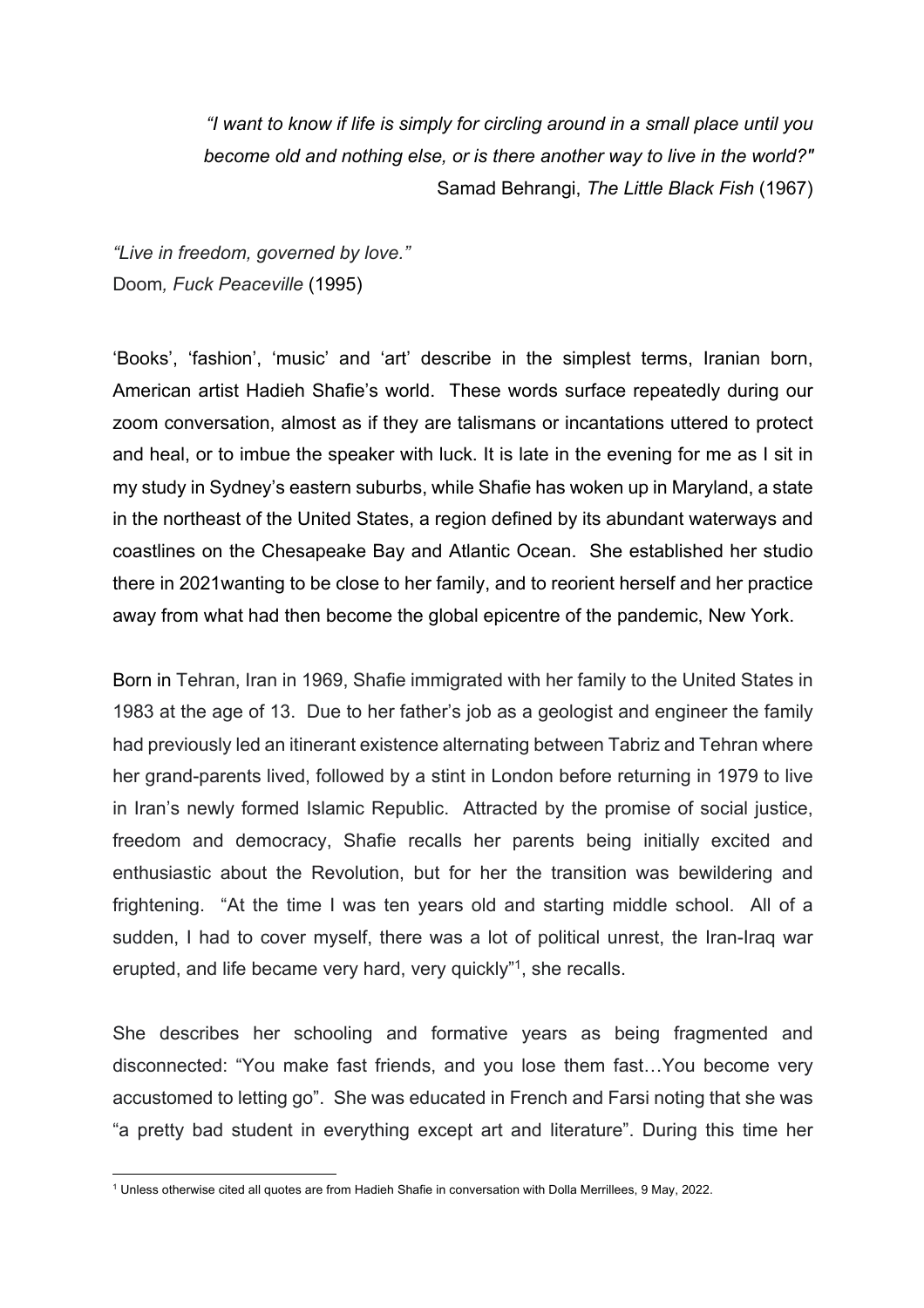relationship to and love of books developed. She read eagerly and the books, life changing books, bought and exchanged for her on the black market by her father transported her into another world. In a climate of censorship, they became coveted objects of desire to be read clandestinely, secreted away under clothes, chadors and veils.

Concerned by the regime's crack down on women's participation in education and fearing that their self-described outspoken and boisterous daughter might become politically involved, Shafie's parents sought to leave Iran. A two-week vacation to Austria in 1983 unexpectedly provided the family with the means and opportunity, and with nothing more than their suitcases, they arrived in America. Relieved to not have to return to a life in Iran that Shafie describes as being 'traumatic on all fronts' she settled into high school, subsequently studying painting at the Pratt Institute and performance art at the University of Maryland.

Like many families displaced and dispossessed as a result of war, violence or persecution, as was my own, Shafie's relationship with the land of her birth remains conflicted and her memories of it bittersweet. And as I sit safe and cocooned against the night in my study Shafie's story, as she recounts it to me, is not unfamiliar. My mother, Parvine Merrillees (née Razavi), left Iran in 1941 because of the Anglo Soviet invasion. In the fear and confusion that followed my grandparents decided that my grandmother and the children (my mother and her younger brother) would temporarily relocate to Karachi until the situation became clearer. It was a move that was to have profound consequences on my mother's life. Like Shafie, she left behind family and friends and most of her belongings never anticipating that she wouldn't return to her life in Hamedān.

In time, my mother was able to visit Iran to see her family, but she was never to call it home again. Shafie however has not been back. "I didn't have any of my things, any of my dolls, I didn't have anything. I didn't get a chance to say goodbye to anyone", says Shafie. The trauma she experienced prevents her. "I didn't want to go back because I was scared. I have never felt safe going back because all I could remember were the bombings, the social unrest, the unevenness of everyday life. As a child you absorb all these things, but they don't reveal themselves for a very long time."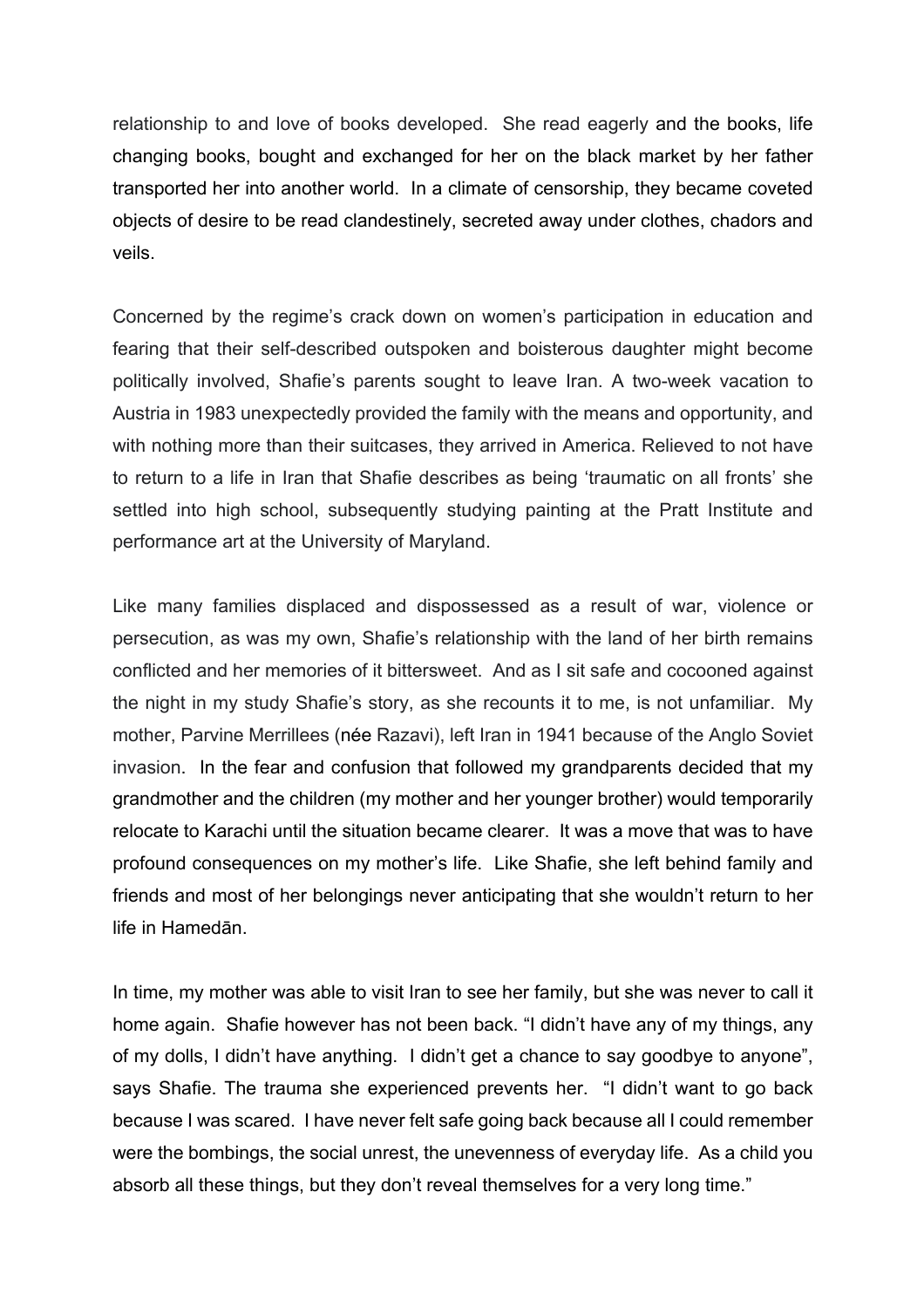In America her response to the reality of exile, her sense of alienation and of being treated differently expressed itself through fashion, art, books and music. Her fashion worn as a form of armour and in defiance of her strict parents, the British punk rock music she played as a rebellious teenager an assertion of independence from a repressive culture. As she describes it, "the only way to escape was to read books, to listen to music and to make art, they gave me an independence of thought". Together these varied experiences and her reaction to them formed the touchstone of her artistic practice, her inspiration and her way of sensing and ordering the world. As an immigrant she found herself at the intersection of two cultures, finding her voice in art and performance.

\*

Holding up her phone, Shafie asks me if I would like to see the work for her exhibition in Australia. At a distance the six monochromatic panels remind me of the vintage mod dresses I like to wear, the black and white Op Art inspired fashion of the 1960s, but as she walks closer the intricacies of the composition and form reveal themselves. Constructed of tightly coiled strips of hand-painted paper, the paper scrolls or *ketabs* as she terms them, are stacked into a frame to create a patterned mosaic effect. Each panel has taken four to five weeks to complete, they are physically complex and labour-intensive. Her technique is methodical, repetitive and time consuming but for Shafie there is a meditative almost performative aspect to her artistic process.

I ask to see her desk. I expect it to be orderly and logical but it's overflowing with brushes, band aids, tools and strips of paper spilling haphazardly from piles. "I'm a messy painter", she laughs. "When I first start it's a huge mess but then as I roll all this material is pulled into the work." But to my eye it is the primacy of the text that is most striking, the chaotic sea of black ink that overruns her desk. The handwritten Farsi word *eshgh*, meaning 'passionate love', is inscribed over and over again on the small individual strips of paper. They remind me of the *tsujiura senbei* or fortune cracker found hidden in the bend of the traditional Japanese fortune cookie, and indeed for Shafie the concealment of the word as it's rolled into the *ketab* leaving behind only a tantalising glimpse is a central tenet of her practice. Inaccessible and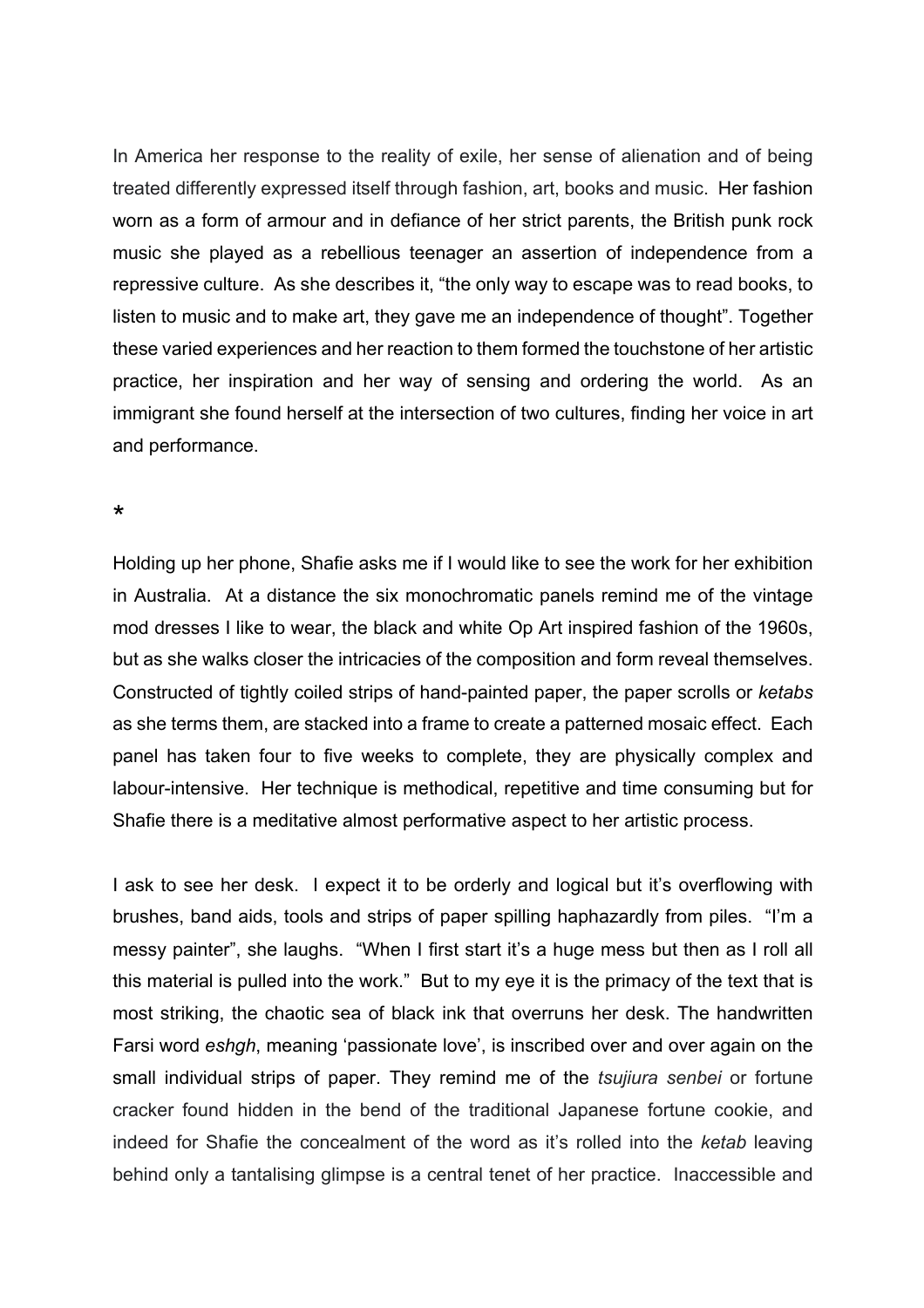abstracted within the stacked, rolled, and spiked coils, as well as the geometric patterns of the panels themselves, Shafie is asking the viewer to contemplate and reflect on the unseen and hidden, invoking a sense of wonder about what might lie waiting to be revealed from within.

This practice of concealment and discovery came out of her own experience of finding notes and letters in second-hand books and objects, and she was also inspired by Turkmen and Afghan tribal jewellery which held Qur'anic inscriptions and other religious narratives folded or rolled into the lockets and amulets offering both physical and spiritual protection. As a child I remember being fascinated by my mother's antique turquoise and silver amulet, undoing and redoing the clasp to look at the miniature Qur'an nestled within. While it wasn't worn by my mother, she always kept it close by and it was inextricably linked to her early life in Iran. Shafie's focus on the one word, *eshgh,* holds similar talismanic properties. *"Eshgh* means annihilation and exultation for me. *Eshgh* means passion, pain, loss, life and death… By putting it in the curls of paper and holding it dear, it becomes a mantra."2

Iran's New Poetry movement of the 1960s and 1970s drew Shafie to *eshgh* as well introducing her to the works of leading members Sohrab Sepehri and Forugh Farrokhzad. She also draws inspiration from illuminated manuscripts and the writings of Persian poet and mystic Rūmī, but rather than the more formal Arabic calligraphy, her script is more fluid and organic. Influenced in her studies by Cy Twombly and Brice Marden's gestural lines she prefers not to adhere to any rules, writing with a brush or a pencil or pen. "I didn't want to lose my own handwriting because when you learn calligraphy it erases your own mark making…I want it to be raw, I want this to be my voice and it doesn't need to be perfect."

Given the centrality of poetry in Persian culture, it is perhaps not surprising that scenes from seminal works of Persian literature, such as the *Shahnameh*: *The Persian Book of Kings* by Ferdowsi (c. 940-1020), intersect with Persian miniature paintings. For Shafie, these miniatures intertwine with her practice on several different levels. In the

<sup>2</sup> Valentish, Jenny. 'I saw death, I saw love': Artist's secret testament to life in Iran', *Sydney Morning Herald*, August 27, 2021. [https://www.smh.com.au/culture/art-and-design/i-saw-death-i-saw-love-artist-s-secret-testament-to-life-in-iran-20210730 p58ef6.html]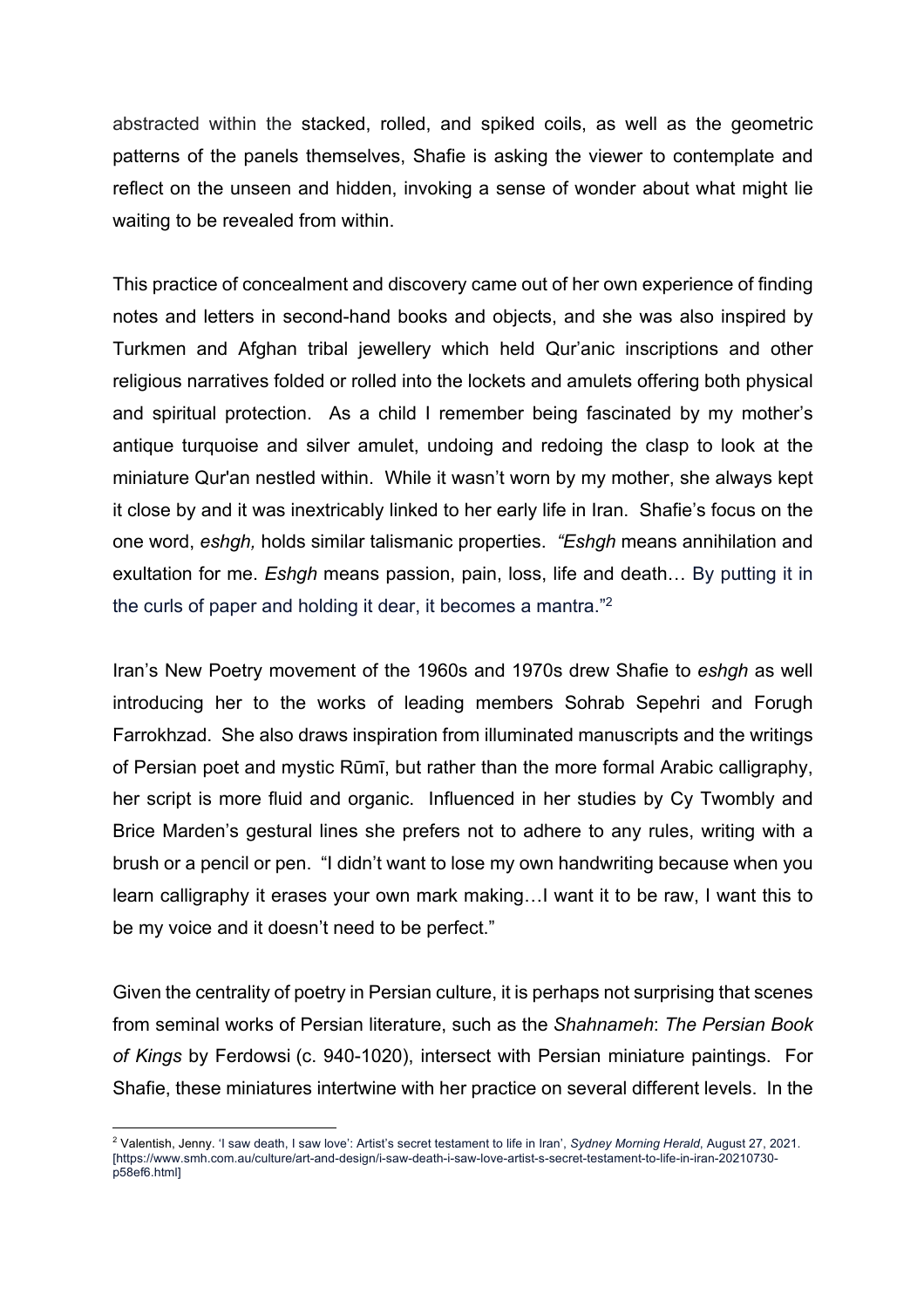making of her works for Australia she drew on the paintings' balanced composition and the meticulous attention to detail but also their lack of perspectival depth. As art historian Arthur Upham Pope wrote is his survey of Persian art: "The entire composition is in a single plane. There are no successive curtains of diminishing light, no converging perspectives that break through the surface. The figures are encompassed by no atmosphere and cast no shadows. Neither the individual figure nor the colors blend or merge and modeling, save for the shallowest and most delicate kind, is studiously avoided". $3$  These characteristics imbue the miniatures with an almost amaranthine quality that is also evident in Shafie's work.

Our conversation has drawn to a close. While my day has ended, Shafie's has only just started. I think of her in her studio, of the countless hours she spends drawing, rolling, cutting and folding; of the painstaking repetition, and of the act of concealing and revealing that gives her practice the feeling that it is without beginning, middle or end. Ultimately, Shafie's art explores the sometimes tense relationship between her American identity and the culture and traditions of the land of her birth. She is an intermediary between two cultures, mediating between the art and in this case its Western audience. She transfers her own experiences of exile, of estrangement, of the untangling of her own self through her practice. She is telling us her story. *Eshgh,* as a continuous expression of this, mirrors her intense love affair and longing for Iran, feeding my own perhaps misplaced nostalgia for a country that I knew as a child as well as through my mother's eyes. Before we say goodbye, I ask Shafie what's she's reading. "I'm reading Proust. And I hope that I'll finish Proust while in Sydney because through him I've found my way back to curling up in a chair, to the pleasure of getting lost in the pages of a book, to the power of telling a story."

<sup>3</sup> Pope, Arthur Upham. *An Introduction to Persian Art Since the Seventh Century A.D.* Peter Davies, London, 2021, pp.107.